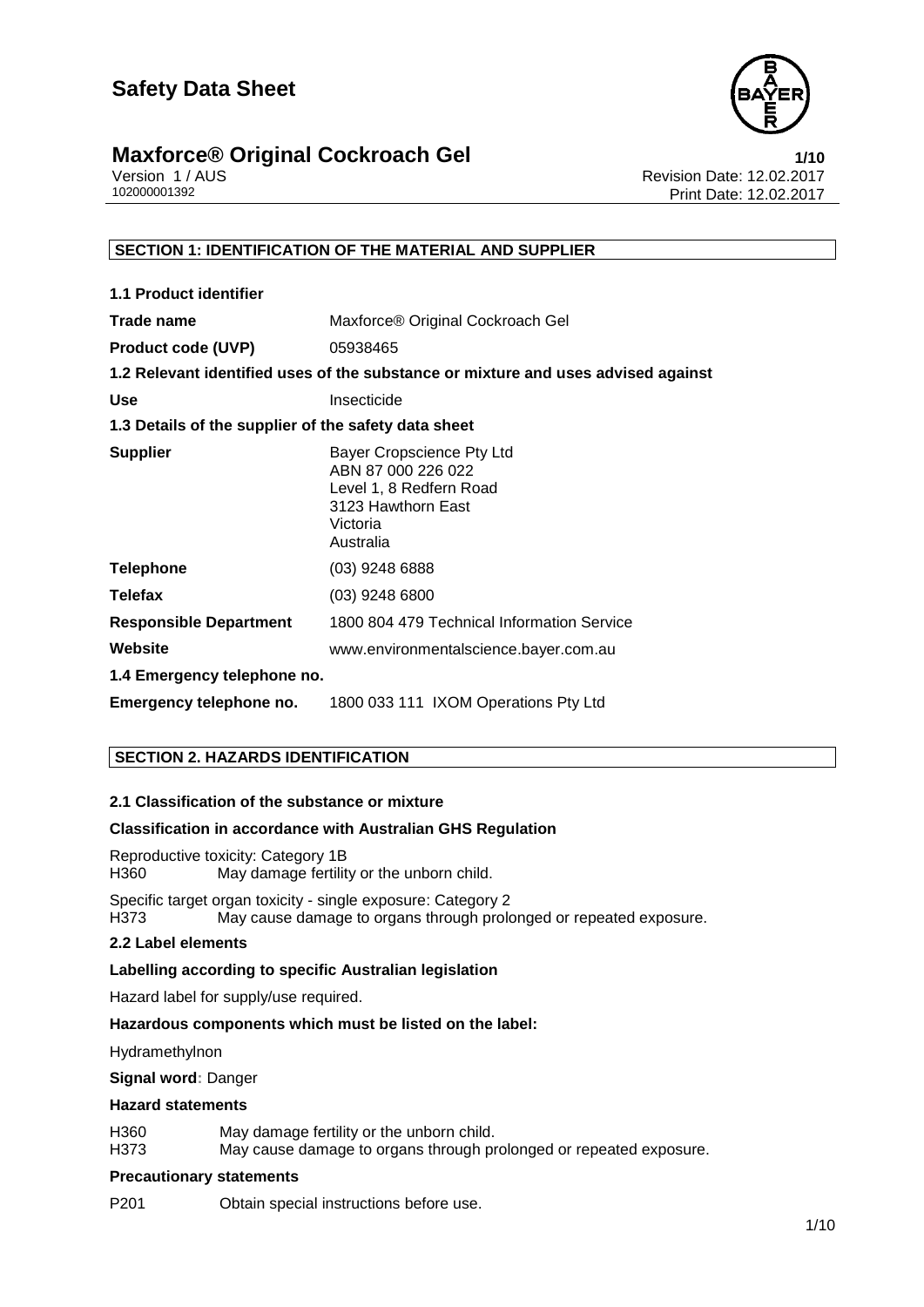

# **Maxforce® Original Cockroach Gel 2/10**<br>
Version 1/AUS **Properties 2/10**<br>
Revision Date: 12.02.2017

Version 1 / AUS **Revision Date: 12.02.2017**<br>102000001392 Print Date: 12.02.2017 Print Date: 12.02.2017

| P <sub>202</sub> | Do not handle until all safety precautions have been read and understood. |
|------------------|---------------------------------------------------------------------------|
| P <sub>281</sub> | Use personal protective equipment as required.                            |
| $P308 + P313$    | IF exposed or concerned: Get medical advice/ attention.                   |
| P405             | Store locked up.                                                          |
| P <sub>501</sub> | Dispose of contents/container in accordance with local regulation.        |

#### **2.3 Other hazards**

No other hazards known.

#### **SECTION 3. COMPOSITION/INFORMATION ON INGREDIENTS**

#### **Chemical nature**

| Hydramethylnon 20g/kg |                           |
|-----------------------|---------------------------|
| Chemical nature       | Bait (ready for use) (RB) |

| Chemical Name                             | l CAS-No.  | Concentration [%]  |
|-------------------------------------------|------------|--------------------|
| Hydramethylnon                            | 67485-29-4 | 2.00               |
| l Oleic acid                              | 112-80-1   | $1 > 1.00 - 20.00$ |
| 1,2-Benzisothiazol-3(2H)-one              | 2634-33-5  | $\geq 0.10 - 1.00$ |
| Other ingredients (non-hazardous) to 100% |            |                    |

### **SECTION 4. FIRST AID MEASURES**

**If poisoning occurs, immediately contact a doctor or Poisons Information Centre (telephone 13 11 26), and follow the advice given. Show this Safety Data Sheet to the doctor.**

#### **4.1 Description of first aid measures**

| <b>General advice</b> | The nature of this product, when contained in commercial packs,<br>makes spillage unlikely. However, if significant amounts are spilled<br>nevertheless, the following advice is applicable.                                                                                                                                            |  |
|-----------------------|-----------------------------------------------------------------------------------------------------------------------------------------------------------------------------------------------------------------------------------------------------------------------------------------------------------------------------------------|--|
|                       | Remove contaminated clothing immediately and dispose of safely.                                                                                                                                                                                                                                                                         |  |
| <b>Inhalation</b>     | Move to fresh air. Keep patient warm and at rest. If symptoms persist,<br>call a physician.                                                                                                                                                                                                                                             |  |
| <b>Skin contact</b>   | Wash off thoroughly with plenty of soap and water, if available with<br>polyethyleneglycol 400, subsequently rinse with water. If symptoms<br>persist, call a physician.                                                                                                                                                                |  |
| Eye contact           | In the case of contact with eyes, rinse immediately with plenty of water<br>and seek medical advice.                                                                                                                                                                                                                                    |  |
| Ingestion             | Rinse mouth. Keep at rest. Induce vomiting only, if: 1. patient is fully<br>conscious, 2. medical aid is not readily available, 3. a significant<br>amount (more than a mouthful) has been ingested and 4. time since<br>ingestion is less than 1 hour. (Vomit should not get into the respiratory<br>tract.) Obtain medical attention. |  |

**4.2 Most important symptoms and effects, both acute and delayed**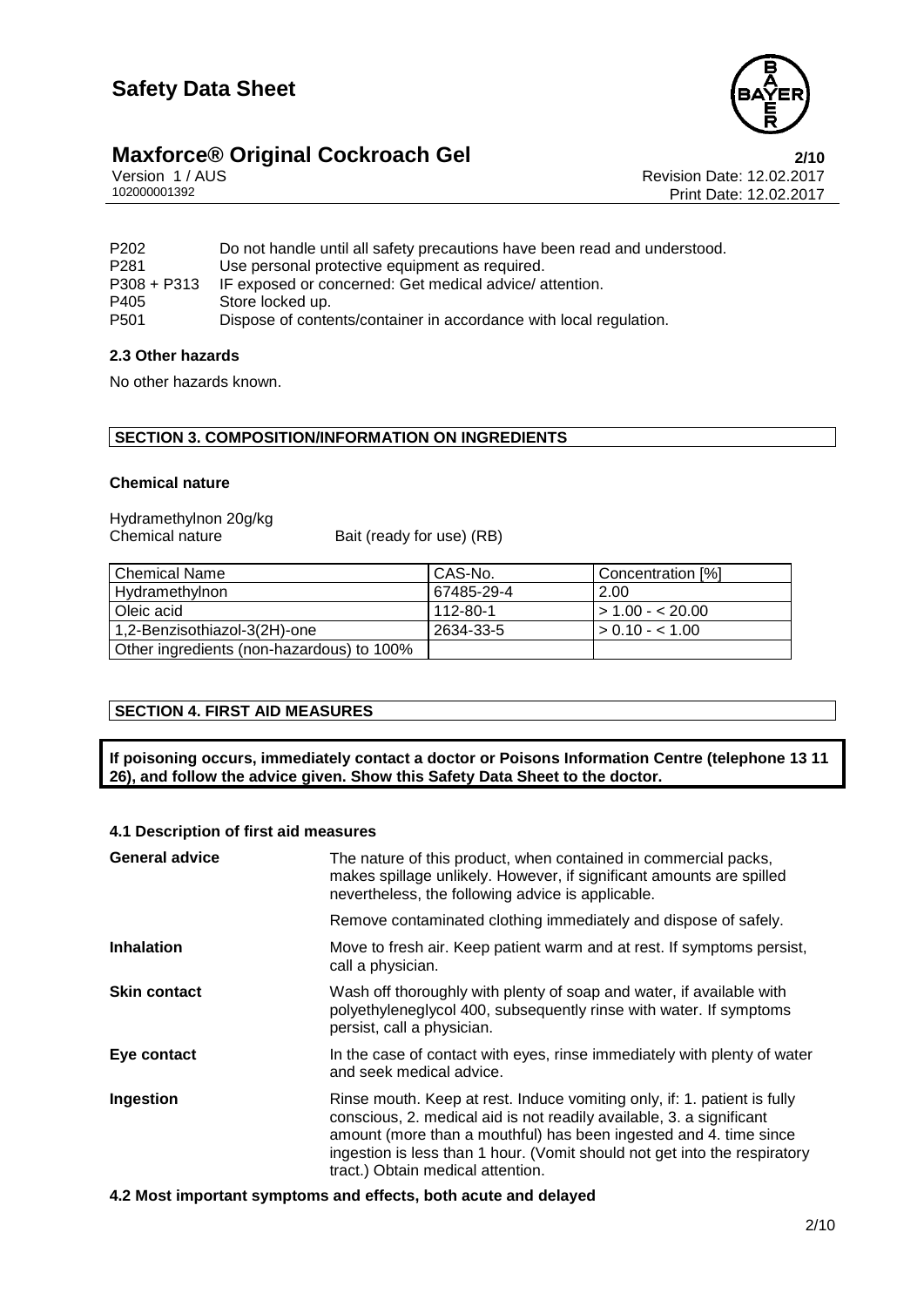

### **Maxforce®** Original Cockroach Gel **3/10**

Version 1 / AUS Revision Date: 12.02.2017 102000001392 Print Date: 12.02.2017

| <b>Symptoms</b>                                                                | Local:, To date no symptoms are known.                                                                                                                                                                                                                             |  |
|--------------------------------------------------------------------------------|--------------------------------------------------------------------------------------------------------------------------------------------------------------------------------------------------------------------------------------------------------------------|--|
|                                                                                | Systemic:, May cause stuffy or runny nose and scratchy throat.,<br>Lacrimation, Lethargy, Diarrhoea                                                                                                                                                                |  |
| 4.3 Indication of any immediate medical attention and special treatment needed |                                                                                                                                                                                                                                                                    |  |
| <b>Treatment</b>                                                               | Local treatment: Initial treatment: symptomatic.                                                                                                                                                                                                                   |  |
|                                                                                | Systemic treatment: Initial treatment: symptomatic. Gastric lavage is<br>not normally required. However, if a significant amount (more than a<br>mouthful) has been ingested, administer activated charcoal and<br>sodium sulphate. There is no specific antidote. |  |

#### **SECTION 5. FIRE FIGHTING MEASURES**

| 5.1 Extinguishing media                                 |                                                                                                                               |
|---------------------------------------------------------|-------------------------------------------------------------------------------------------------------------------------------|
| <b>Suitable</b>                                         | Use water spray, alcohol-resistant foam, dry chemical or carbon<br>dioxide.                                                   |
| <b>Unsuitable</b>                                       | High volume water jet                                                                                                         |
| 5.3 Advice for firefighters                             |                                                                                                                               |
| <b>Special protective</b><br>equipment for firefighters | In the event of fire and/or explosion do not breathe fumes. In the event<br>of fire, wear self-contained breathing apparatus. |
| <b>Further information</b>                              | Contain the spread of the fire-fighting media. Do not allow run-off from<br>fire fighting to enter drains or water courses.   |
| <b>Hazchem Code</b>                                     | 2Ζ                                                                                                                            |

#### **SECTION 6. ACCIDENTAL RELEASE MEASURES**

### **6.1 Personal precautions, protective equipment and emergency procedures**

| <b>Precautions</b>                                        | Avoid dust formation. Avoid contact with spilled product or<br>contaminated surfaces. Use personal protective equipment. Remove<br>all sources of ignition.                                                                                                                                                                                                                                                                                                         |  |
|-----------------------------------------------------------|---------------------------------------------------------------------------------------------------------------------------------------------------------------------------------------------------------------------------------------------------------------------------------------------------------------------------------------------------------------------------------------------------------------------------------------------------------------------|--|
| <b>6.2 Environmental</b><br>precautions                   | Do not allow to get into surface water, drains and ground water.                                                                                                                                                                                                                                                                                                                                                                                                    |  |
| 6.3 Methods and materials for containment and cleaning up |                                                                                                                                                                                                                                                                                                                                                                                                                                                                     |  |
| <b>Methods for cleaning up</b>                            | The nature of this product, when contained in commercial packs,<br>makes spillage unlikely. However, if significant amounts are spilled<br>nevertheless, the following advice is applicable. Soak up with inert<br>absorbent material (e.g. sand, silica gel, acid binder, universal binder,<br>sawdust). Collect and transfer the product into a properly labelled and<br>tightly closed container. Clean floors and contaminated objects with<br>plenty of water. |  |
| <b>Additional advice</b>                                  | Check also for any local site procedures.                                                                                                                                                                                                                                                                                                                                                                                                                           |  |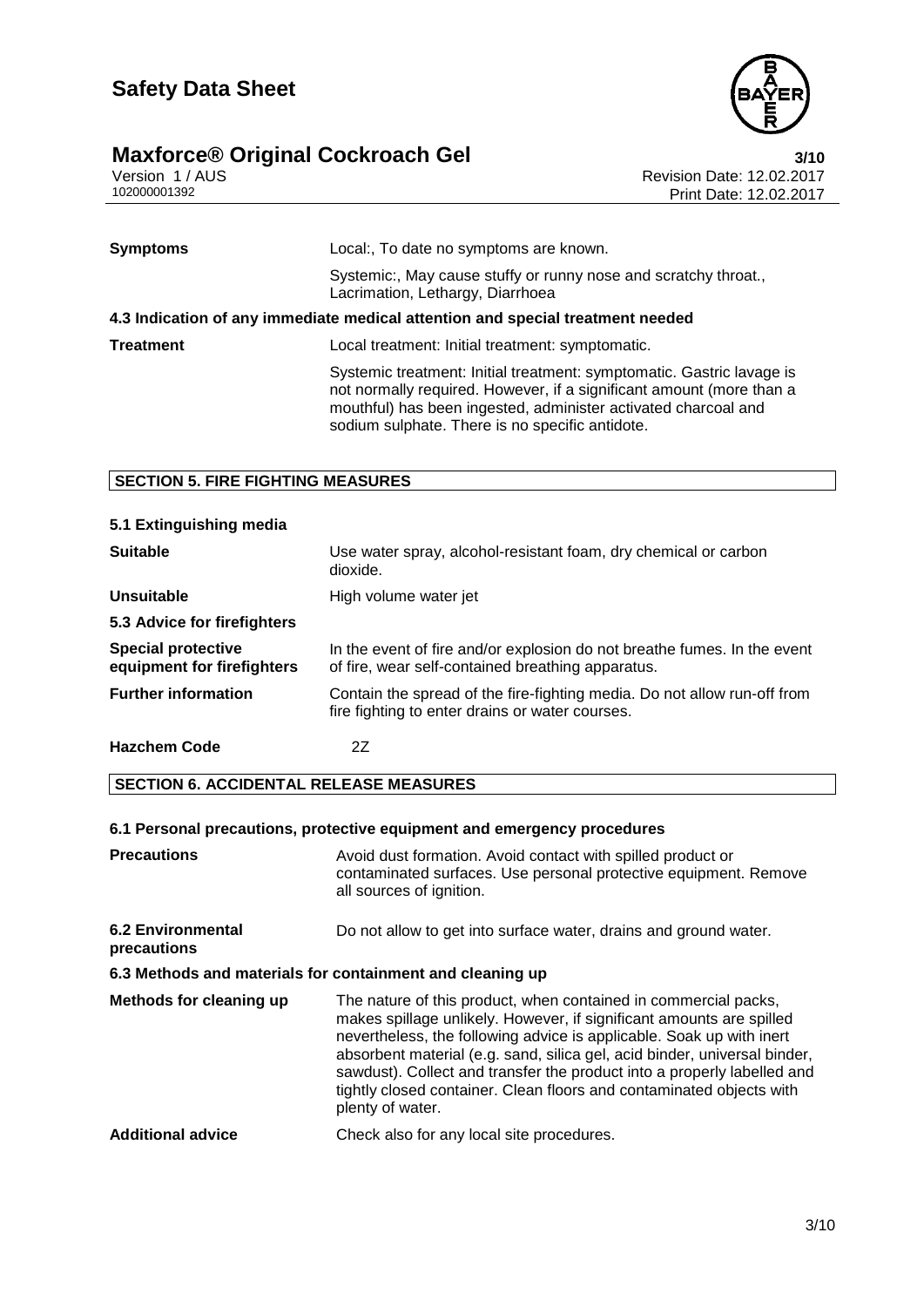

### **Maxforce® Original Cockroach Gel 4/10**

Version 1 / AUS Revision Date: 12.02.2017 102000001392 Print Date: 12.02.2017

| 6.4 Reference to other | Information regarding safe handling, see section 7.                 |
|------------------------|---------------------------------------------------------------------|
| sections               | Information regarding personal protective equipment, see section 8. |
|                        | Information regarding waste disposal, see section 13.               |

#### **SECTION 7. HANDLING AND STORAGE**

| 7.1 Precautions for safe handling                         |                                                                                                                                                                                                                                                                                                                                                                                                                  |  |
|-----------------------------------------------------------|------------------------------------------------------------------------------------------------------------------------------------------------------------------------------------------------------------------------------------------------------------------------------------------------------------------------------------------------------------------------------------------------------------------|--|
| Advice on safe handling                                   | Avoid dust formation. Use only in area provided with appropriate<br>exhaust ventilation.                                                                                                                                                                                                                                                                                                                         |  |
| <b>Advice on protection</b><br>against fire and explosion | No special precautions required.                                                                                                                                                                                                                                                                                                                                                                                 |  |
| <b>Hygiene measures</b>                                   | Avoid contact with skin, eyes and clothing. Keep working clothes<br>separately. Wash hands before breaks and immediately after handling<br>the product. Remove soiled clothing immediately and clean thoroughly<br>before using again. Garments that cannot be cleaned must be<br>destroyed (burnt).                                                                                                             |  |
|                                                           | 7.2 Conditions for safe storage, including any incompatibilities                                                                                                                                                                                                                                                                                                                                                 |  |
| <b>Requirements for storage</b><br>areas and containers   | Keep containers tightly closed in a dry, cool and well-ventilated place.<br>Store in original container. Store in a place accessible by authorized<br>persons only. Keep away from direct sunlight.<br>Keep out of the reach of children. Store in a place accessible by<br>authorized persons only. Keep away from direct sunlight. Keep<br>containers tightly closed in a dry, cool and well-ventilated place. |  |
| Advice on common storage                                  | Keep away from food, drink and animal feedingstuffs.                                                                                                                                                                                                                                                                                                                                                             |  |

#### **SECTION 8. EXPOSURE CONTROLS / PERSONAL PROTECTION**

#### **8.1 Control parameters**

No control parameters known.

#### **Additional advice**

Not established.

#### **8.2 Exposure controls**

| <b>Respiratory protection</b> | Respiratory protection is not required under anticipated<br>circumstances of exposure.<br>Respiratory protection should only be used to control residual risk of<br>short duration activities, when all reasonably practicable steps have<br>been taken to reduce exposure at source e.g. containment and/or<br>local extract ventilation. Always follow respirator manufacturer's<br>instructions regarding wearing and maintenance. |
|-------------------------------|---------------------------------------------------------------------------------------------------------------------------------------------------------------------------------------------------------------------------------------------------------------------------------------------------------------------------------------------------------------------------------------------------------------------------------------|
| <b>Hand protection</b>        | Please observe the instructions regarding permeability and<br>breakthrough time which are provided by the supplier of the gloves.<br>Also take into consideration the specific local conditions under which<br>the product is used, such as the danger of cuts, abrasion, and the<br>contact time.                                                                                                                                    |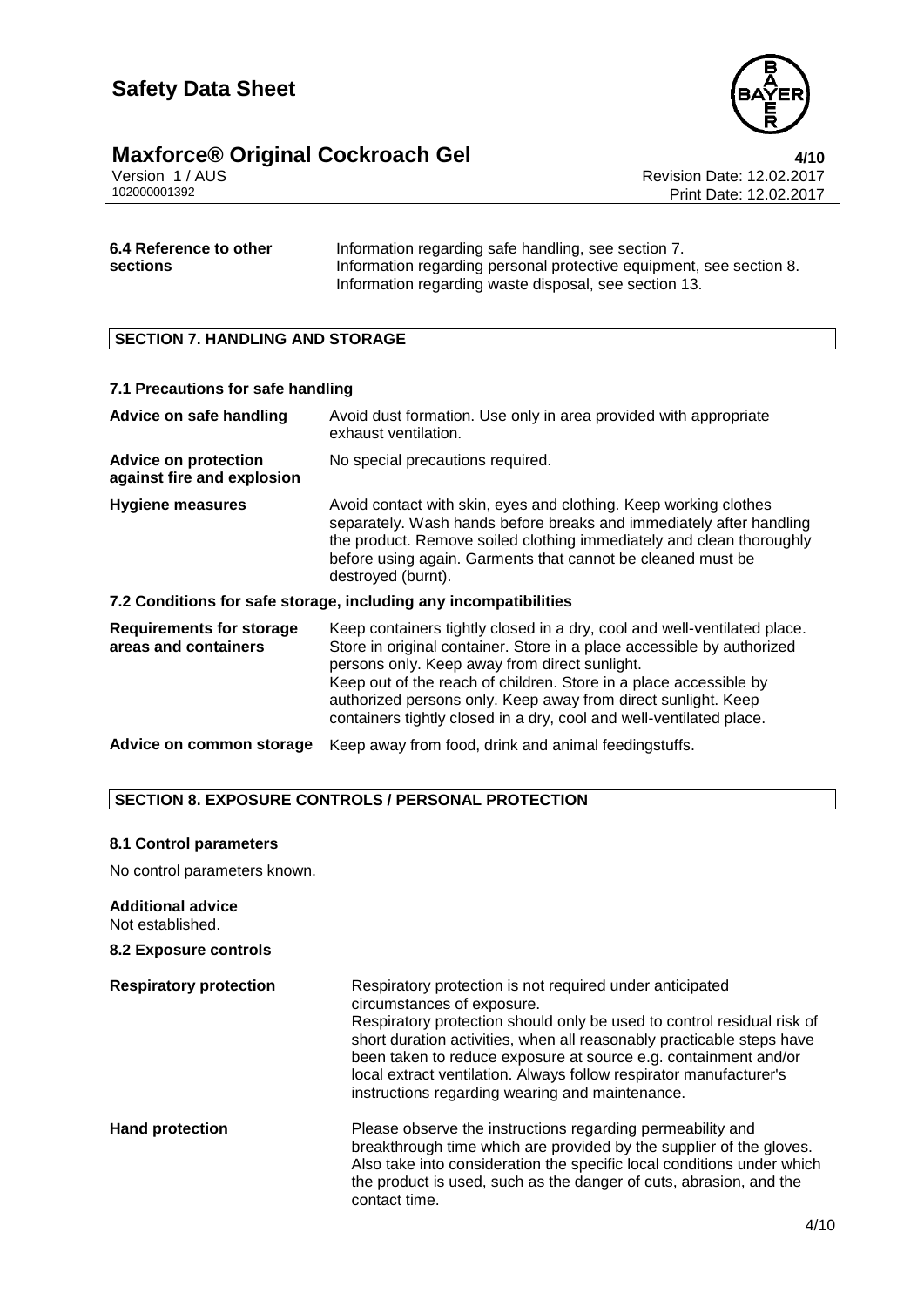

### **Maxforce®** Original Cockroach Gel **5/10**

Version 1 / AUS Revision Date: 12.02.2017 102000001392 Print Date: 12.02.2017

|                                    | drinking, smoking or using the toilet.<br>Material<br>Rate of permeability<br>Glove thickness<br>Protective index<br><b>Directive</b>                                                                                                                                                                                                      | Wash gloves when contaminated. Dispose of when contaminated<br>inside, when perforated or when contamination on the outside cannot<br>be removed. Wash hands frequently and always before eating,<br>Nitrile rubber<br>> 480 min<br>$> 0.4$ mm<br>Class 6<br>Protective gloves complying with EN<br>374. |  |
|------------------------------------|--------------------------------------------------------------------------------------------------------------------------------------------------------------------------------------------------------------------------------------------------------------------------------------------------------------------------------------------|----------------------------------------------------------------------------------------------------------------------------------------------------------------------------------------------------------------------------------------------------------------------------------------------------------|--|
| <b>Eye protection</b>              |                                                                                                                                                                                                                                                                                                                                            | Wear goggles (conforming to EN166, Field of Use $=$ 5 or equivalent).                                                                                                                                                                                                                                    |  |
| <b>Skin and body protection</b>    | Wear standard coveralls and Category 3 Type 5 suit.<br>If there is a risk of significant exposure, consider a higher protective<br>type suit.<br>Wear two layers of clothing wherever possible. Polyester/cotton or<br>cotton overalls should be worn under chemical protection suit and<br>should be professionally laundered frequently. |                                                                                                                                                                                                                                                                                                          |  |
| <b>General protective measures</b> | In normal use and handling conditions please refer to the label<br>and/or leaflet. In all other cases the above mentioned<br>recommendations would apply.                                                                                                                                                                                  |                                                                                                                                                                                                                                                                                                          |  |
| <b>Engineering Controls</b>        |                                                                                                                                                                                                                                                                                                                                            |                                                                                                                                                                                                                                                                                                          |  |
| Advice on safe handling            | exhaust ventilation.                                                                                                                                                                                                                                                                                                                       | Avoid dust formation. Use only in area provided with appropriate                                                                                                                                                                                                                                         |  |

### **SECTION 9. PHYSICAL AND CHEMICAL PROPERTIES**

#### **9.1 Information on basic physical and chemical properties**

| Form                                              | gel                                                              |
|---------------------------------------------------|------------------------------------------------------------------|
| <b>Colour</b>                                     | light brown                                                      |
| <b>Water solubility</b>                           | partly soluble                                                   |
| <b>Partition coefficient: n-</b><br>octanol/water | Hydramethylnon: log Pow: 2.3                                     |
| Viscosity, dynamic                                | 400,000 - 1,000,000 mPa.s at 20 °C Please, note QC information ! |
| 9.2 Other information                             | Further safety related physical-chemical data are not known.     |

#### **SECTION 10. STABILITY AND REACTIVITY**

| 10.1 Reactivity |
|-----------------|
|                 |

| <b>Thermal decomposition</b>               | Stable under normal conditions.                                                         |
|--------------------------------------------|-----------------------------------------------------------------------------------------|
| <b>10.2 Chemical stability</b>             | Stable under recommended storage conditions.                                            |
| 10.3 Possibility of<br>hazardous reactions | No hazardous reactions when stored and handled according to<br>prescribed instructions. |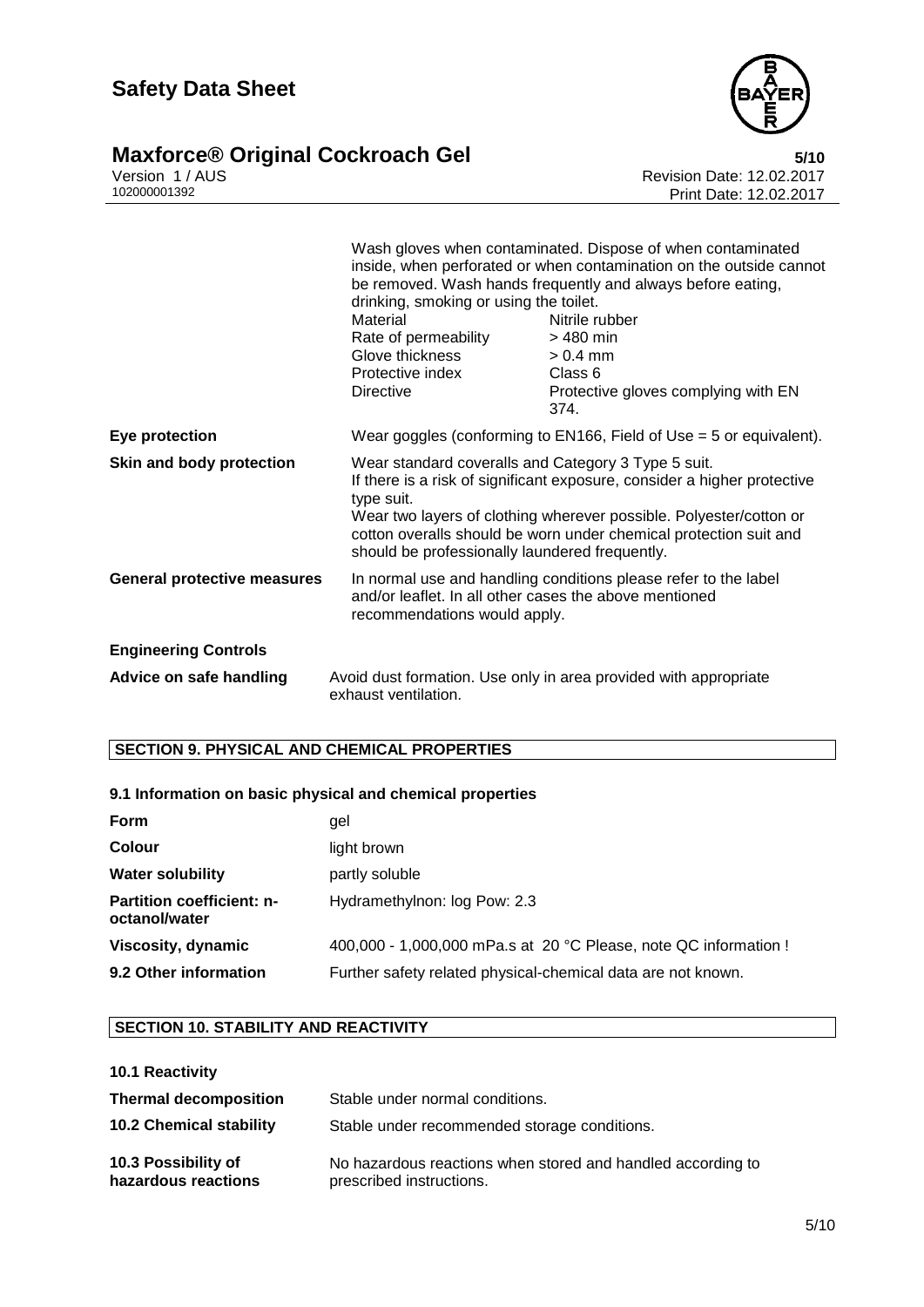

# **Maxforce® Original Cockroach Gel**<br>Version 1/AUS **COCKROACH Gel** Revision Date: 12.02.2017

Version 1 / AUS<br>10200001392<br>Print Date: 12.02.2017 Print Date: 12.02.2017

| <b>10.4 Conditions to avoid</b>                 | Extremes of temperature and direct sunlight.                             |
|-------------------------------------------------|--------------------------------------------------------------------------|
|                                                 | <b>10.5 Incompatible materials</b> Store only in the original container. |
| <b>10.6 Hazardous</b><br>decomposition products | No decomposition products expected under normal conditions of use.       |

#### **SECTION 11. TOXICOLOGICAL INFORMATION**

#### **11.1 Information on toxicological effects**

| <b>Acute oral toxicity</b>   | LD50 (Rat) $> 5,000$ mg/kg                                             |
|------------------------------|------------------------------------------------------------------------|
| <b>Acute dermal toxicity</b> | LD50 (Rat) $> 2,000$ mg/kg                                             |
| <b>Skin irritation</b>       | No skin irritation (Rabbit)                                            |
| <b>Eye irritation</b>        | No eye irritation (Rabbit)                                             |
| <b>Sensitisation</b>         | Non-sensitizing. (Guinea pig)<br>OECD Test Guideline 406, Buehler test |

#### **Assessment mutagenicity**

Hydramethylnon was not mutagenic or genotoxic in a battery of in vitro and in vivo tests.

#### **Assessment carcinogenicity**

Hydramethylnon was not carcinogenic in lifetime feeding studies in rats and mice.

#### **Assessment toxicity to reproduction**

Hydramethylnon caused reproduction toxicity in a two-generation study in rats only at dose levels also toxic to the parent animals. Hydramethylnon caused testicular damage and male infertility.

#### **Assessment developmental toxicity**

Hydramethylnon caused developmental toxicity only at dose levels toxic to the dams. Hydramethylnon caused a delayed foetal growth.

#### **Assessment STOT Specific target organ toxicity – repeated exposure**

Hydramethylnon caused specific target organ toxicity in experimental animal studies in the following organ(s): Testes, Kidney.

#### **Aspiration hazard**

Based on available data, the classification criteria are not met.

#### **Information on likely routes of exposure**

Caution! Keep out of reach of children and animals. May be minimally irritating following prolonged direct contact. May be harmful if swallowed. No specific medical conditions are known which may be aggravated by exposure to this product.

# **Early onset symptoms related to exposure**

Refer to Section 4

#### **Delayed health effects from exposure**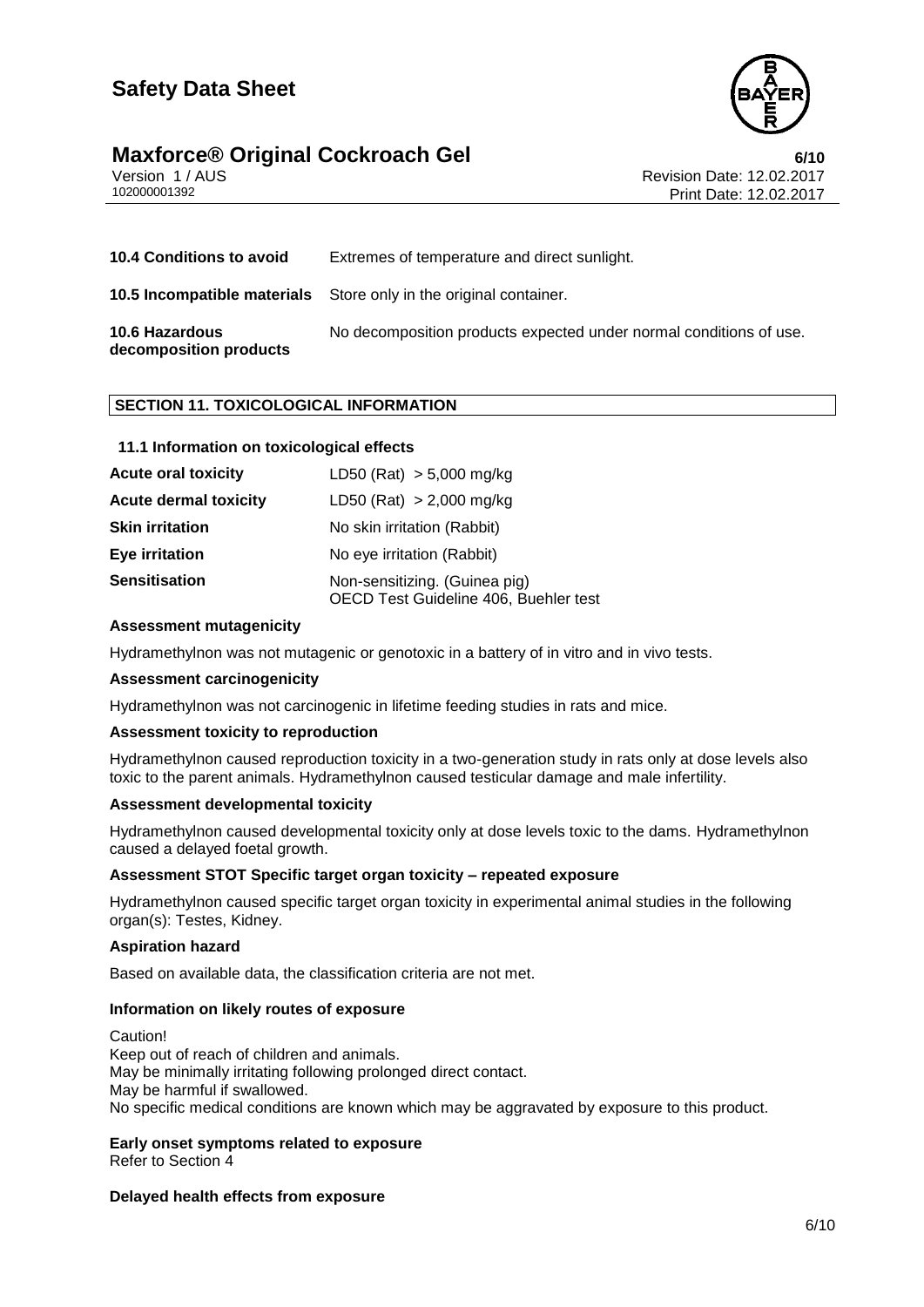

# **Maxforce® Original Cockroach Gel** *Revision 1/AUS Propersion 1/AUS*

Version 1 / AUS **Revision Date: 12.02.2017**<br>102000001392 Print Date: 12.02.2017 Print Date: 12.02.2017

Refer to Section 11

**Exposure levels and health effects** Refer to Section 4

**Interactive effects** Not known

**When specific chemical data is not available** Not applicable

**Mixture of chemicals** Refer to Section 2.1

#### **Further information**

No further toxicological information is available.

#### **SECTION 12. ECOLOGICAL INFORMATION**

#### **12.1 Toxicity**

| <b>Toxicity to fish</b>                     | LC50 (Oncorhynchus mykiss (rainbow trout)) 0.16 mg/l<br>Exposure time: 96 h<br>The value mentioned relates to the active ingredient hydramethylnon.                          |  |
|---------------------------------------------|------------------------------------------------------------------------------------------------------------------------------------------------------------------------------|--|
| <b>Toxicity to aquatic</b><br>invertebrates | EC50 (Daphnia magna (Water flea)) 1.14 mg/l<br>Exposure time: 48 h<br>The value mentioned relates to the active ingredient hydramethylnon.                                   |  |
| <b>Toxicity to aquatic plants</b>           | EC50 (Raphidocelis subcapitata (freshwater green alga)) 0.005 - 0.018<br>mg/l<br>Exposure time: 72 h<br>The value mentioned relates to the active ingredient hydramethylnon. |  |
| 12.2 Persistence and degradability          |                                                                                                                                                                              |  |
| <b>Biodegradability</b>                     | Hydramethylnon:<br>Not rapidly biodegradable                                                                                                                                 |  |
| Koc                                         | Hydramethylnon: Koc: 730000                                                                                                                                                  |  |
| 12.3 Bioaccumulative potential              |                                                                                                                                                                              |  |
| <b>Bioaccumulation</b>                      | Hydramethylnon: Bioconcentration factor (BCF) 34,900<br>Does not bioaccumulate.                                                                                              |  |
| 12.4 Mobility in soil                       |                                                                                                                                                                              |  |
| <b>Mobility in soil</b>                     | Hydramethylnon: Immobile in soil                                                                                                                                             |  |
| 12.5 Other adverse effects                  |                                                                                                                                                                              |  |
| <b>Additional ecological</b><br>information | No other effects to be mentioned.                                                                                                                                            |  |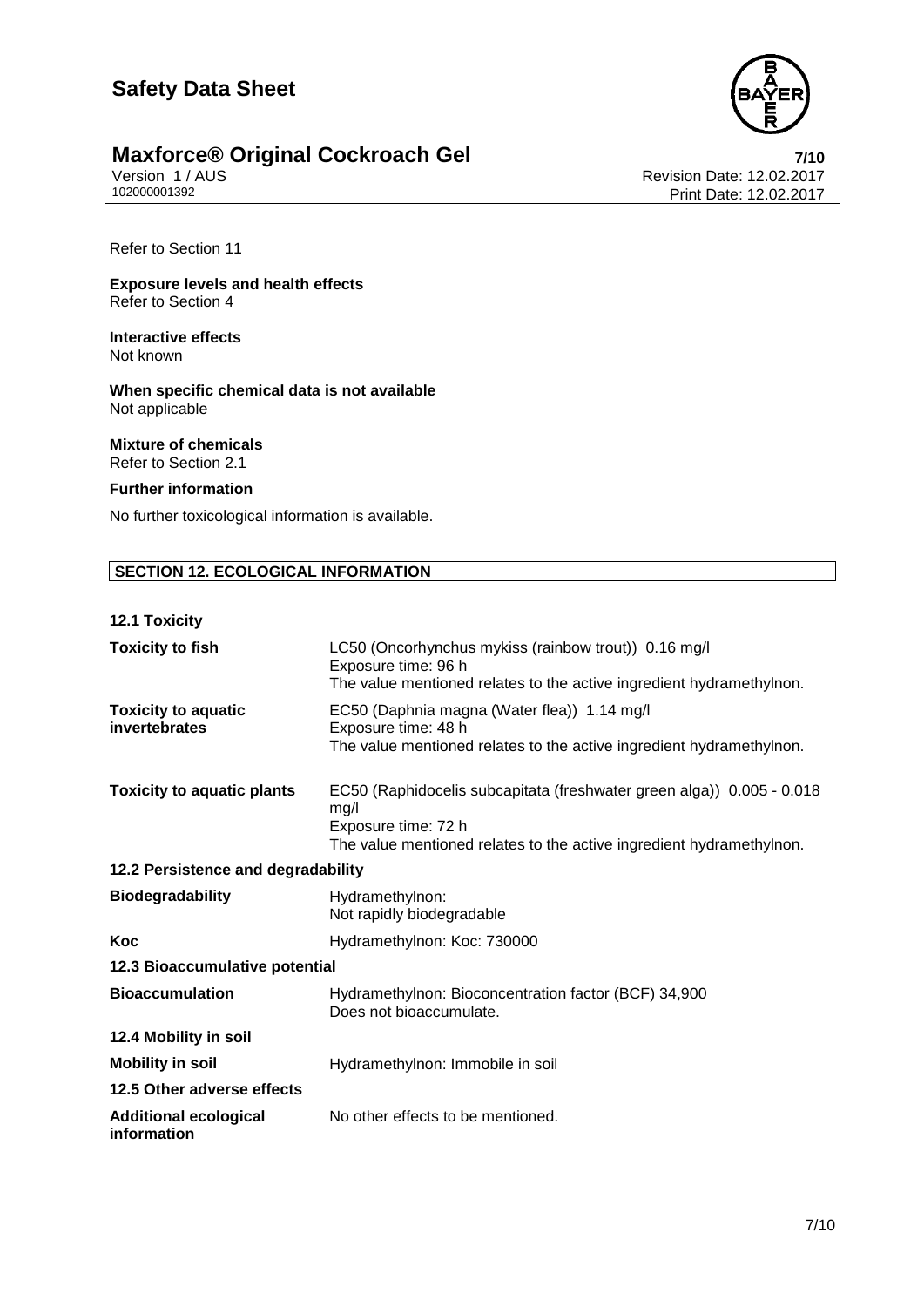



Version 1 / AUS<br>10200001392<br>Print Date: 12.02.2017<br>Rint Date: 12.02.2017 Print Date: 12.02.2017

#### **SECTION 13. DISPOSAL CONSIDERATIONS**

Dispose of empty container by wrapping in paper, placing in plastic bag and putting in the garbage. DO NOT burn empty containers or product.

#### **SECTION 14. TRANSPORT INFORMATION**

#### **ADG**

| UN number                  | 3077                                                  |
|----------------------------|-------------------------------------------------------|
| Transport hazard class(es) | 9                                                     |
| <b>Subsidiary Risk</b>     | None                                                  |
| Packaging group            | Ш                                                     |
| Description of the goods   | ENVIRONMENTALLY HAZARDOUS SUBSTANCE, SOLID,<br>N.O.S. |
|                            | (HYDRAMETHYLNON MIXTURE)                              |
| <b>Hazchem Code</b>        | 27                                                    |

According to AU01, Environmentally Hazardous Substances in packagings, IBC or any other receptacle not exceeding 500 kg or 500 L are not subject to the ADG Code.

#### **IMDG**

|             | UN number<br>Transport hazard class(es)<br><b>Subsidiary Risk</b><br>Packaging group<br>Marine pollutant<br>Description of the goods         | 3077<br>9<br>None<br>Ш<br><b>YES</b><br>ENVIRONMENTALLY HAZARDOUS SUBSTANCE, SOLID,<br>N.O.S.<br>(HYDRAMETHYLNON MIXTURE) |
|-------------|----------------------------------------------------------------------------------------------------------------------------------------------|---------------------------------------------------------------------------------------------------------------------------|
| <b>IATA</b> | UN number<br>Transport hazard class(es)<br><b>Subsidiary Risk</b><br>Packaging group<br>Environm. Hazardous Mark<br>Description of the goods | 3077<br>9<br>None<br>Ш<br><b>YES</b><br>ENVIRONMENTALLY HAZARDOUS SUBSTANCE, SOLID,<br>N.O.S.<br>(HYDRAMETHYLNON MIXTURE) |

#### **SECTION 15. REGULATORY INFORMATION**

Registered according to the Agricultural and Veterinary Chemicals Code Act 1994 Australian Pesticides and Veterinary Medicines Authority approval number: 56626

#### **SUSMP classification (Poison Schedule)**

Schedule 6 (Standard for the Uniform Scheduling of Medicines and Poisons)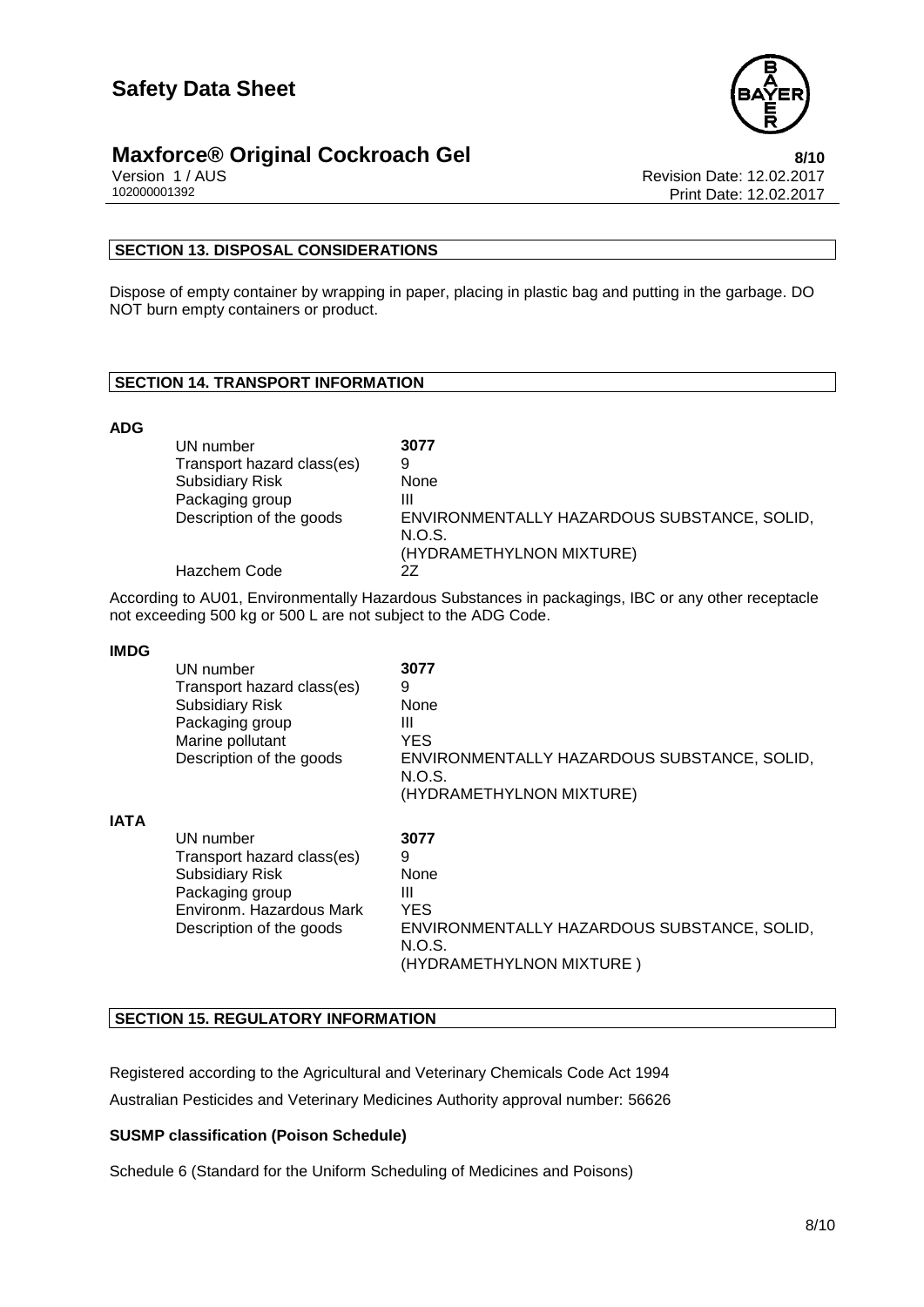# **Maxforce® Original Cockroach Gel**<br>Version 1/AUS<br>Revision Date: 12.02.2017



Version 1 / AUS<br>10200001392<br>Print Date: 12.02.2017<br>Rint Date: 12.02.2017 Print Date: 12.02.2017

#### **SECTION 16. OTHER INFORMATION**

**Trademark information** Maxforce® is a registered trademark of the Bayer Group.

This SDS summarises our best knowledge of the health and safety hazard information of the product and how to safely handle and use the product in the workplace. Each user should read this SDS and consider the information in the context of how the product will be handled and used in the workplace including in conjunction with other products.

If clarification or further information is needed to ensure that an appropriate risk assessment can be made, the user should contact this company.

Our responsibility for products sold is subject to our standard terms and conditions, a copy of which is sent to our customers and is also available on request.

#### **Abbreviations and acronyms**

| <b>ADN</b>     | European Agreement concerning the International Carriage of Dangerous Goods by<br><b>Inland Waterways</b>              |
|----------------|------------------------------------------------------------------------------------------------------------------------|
| <b>ADR</b>     | European Agreement concerning the International Carriage of Dangerous Goods by<br>Road                                 |
| <b>ATE</b>     | Acute toxicity estimate                                                                                                |
| AU OEL         | Australia. OELs. (Adopted National Exposure Standards for Atmospheric<br>Contaminants in the Occupational Environment) |
| CAS-Nr.        | <b>Chemical Abstracts Service number</b>                                                                               |
| <b>CEILING</b> | <b>Ceiling Limit Value</b>                                                                                             |
| Conc.          | Concentration                                                                                                          |
| EC-No.         | European community number                                                                                              |
| ECx            | Effective concentration to x %                                                                                         |
| <b>EINECS</b>  | European inventory of existing commercial substances                                                                   |
| <b>ELINCS</b>  | European list of notified chemical substances                                                                          |
| EN             | European Standard                                                                                                      |
| EU             | European Union                                                                                                         |
| <b>IATA</b>    | International Air Transport Association                                                                                |
| <b>IBC</b>     | International Code for the Construction and Equipment of Ships Carrying Dangerous                                      |
|                | Chemicals in Bulk (IBC Code)                                                                                           |
| ICx            | Inhibition concentration to x %                                                                                        |
| <b>IMDG</b>    | <b>International Maritime Dangerous Goods</b>                                                                          |
| <b>LCx</b>     | Lethal concentration to x %                                                                                            |
| <b>LDx</b>     | Lethal dose to x %                                                                                                     |
| LOEC/LOEL      | Lowest observed effect concentration/level                                                                             |
| <b>MARPOL</b>  | MARPOL: International Convention for the prevention of marine pollution from ships                                     |
| N.O.S.         | Not otherwise specified                                                                                                |
| NOEC/NOEL      | No observed effect concentration/level                                                                                 |
| <b>OECD</b>    | Organization for Economic Co-operation and Development                                                                 |
| <b>OES BCS</b> | OES BCS: Internal Bayer AG, Crop Science Division "Occupational Exposure                                               |
|                | Standard"                                                                                                              |
| <b>PEAK</b>    | PEAK: Exposure Standard - Peak means a maximum or peak airborne concentration                                          |
|                | of a particular substance determined over the shortest analytically practicable period of                              |
|                | time which does not exceed 15 minutes.                                                                                 |
| <b>RID</b>     | Regulations concerning the International Carriage of Dangerous Goods by Rail                                           |
| <b>SK-SEN</b>  | Skin sensitiser                                                                                                        |
| SKIN_DES       | SKIN_DES: Skin notation: Absorption through the skin may be a significant source of                                    |
|                | exposure.                                                                                                              |
| <b>STEL</b>    | STEL: Exposure standard - short term exposure limit (STEL): A 15 minute TWA                                            |
|                | exposure which should not be exceeded at any time during a working day even if the                                     |